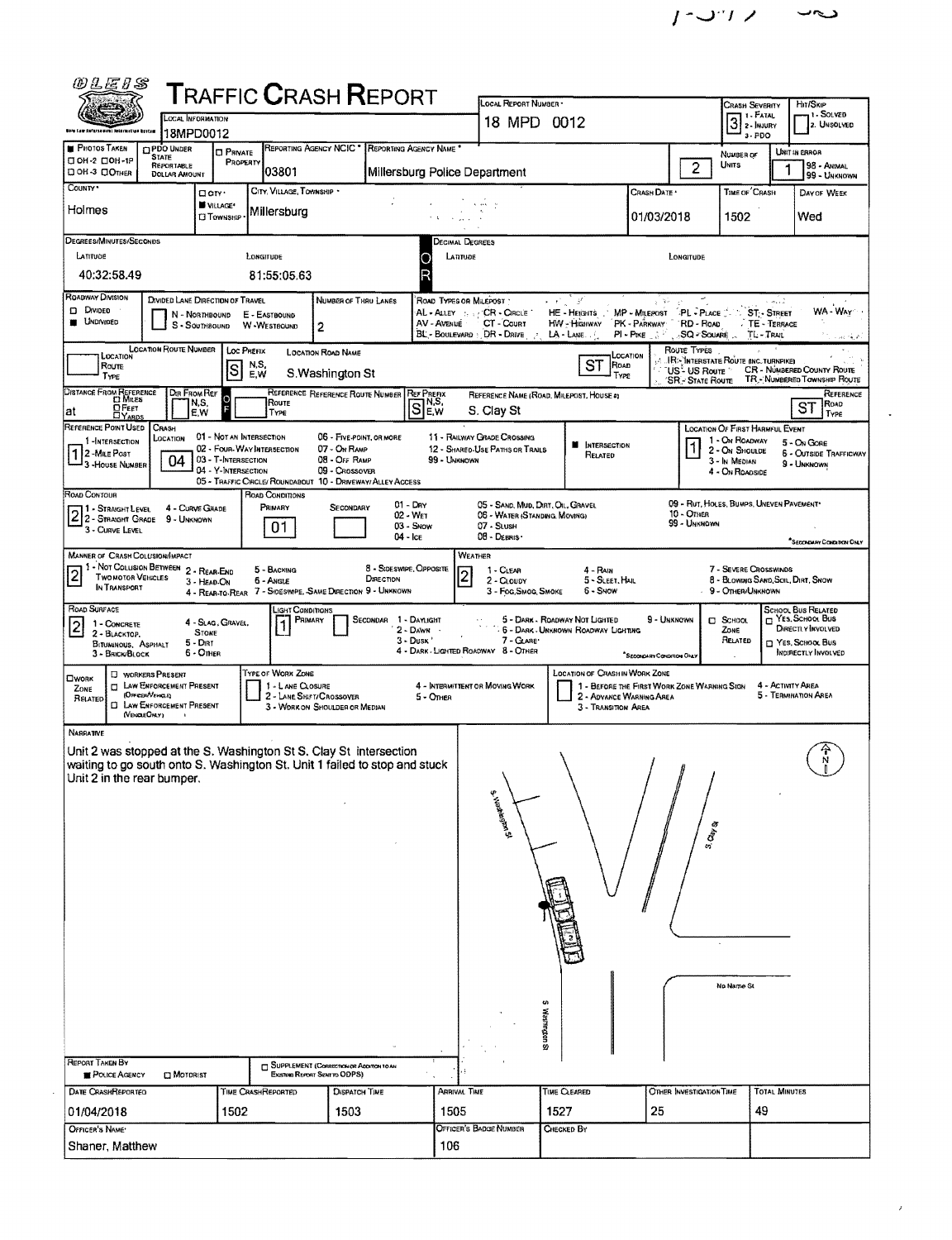|                                             | UNIT                                                                                            |                                                                                |                                                                                                                                                    |                                                                                           |                                                            |                                                                                                                   |                                                                                                                                            |                                                                                                                                 |  |  |  |  |  |
|---------------------------------------------|-------------------------------------------------------------------------------------------------|--------------------------------------------------------------------------------|----------------------------------------------------------------------------------------------------------------------------------------------------|-------------------------------------------------------------------------------------------|------------------------------------------------------------|-------------------------------------------------------------------------------------------------------------------|--------------------------------------------------------------------------------------------------------------------------------------------|---------------------------------------------------------------------------------------------------------------------------------|--|--|--|--|--|
|                                             |                                                                                                 |                                                                                |                                                                                                                                                    |                                                                                           |                                                            | Local Report Number                                                                                               | 18 MPD 0012                                                                                                                                |                                                                                                                                 |  |  |  |  |  |
| <b>UNIT NUMBER</b>                          | OWNER NAME: LAST, FIRST, MIDDLE ( C SAME AS DRIVER )                                            |                                                                                |                                                                                                                                                    |                                                                                           | <b>OWNER PHONE NUMBER</b>                                  |                                                                                                                   | DAMAGE SCALE                                                                                                                               | <b>DAMAGE AREA</b>                                                                                                              |  |  |  |  |  |
|                                             | Booth, Erica, L                                                                                 |                                                                                |                                                                                                                                                    |                                                                                           | 330-231-1655                                               |                                                                                                                   |                                                                                                                                            | FRONT                                                                                                                           |  |  |  |  |  |
| OWNER ADDRESS: CITY, STATE, ZIP             |                                                                                                 | □ SAME AS DRIVER )                                                             |                                                                                                                                                    |                                                                                           |                                                            |                                                                                                                   | 3<br>1 - NONE                                                                                                                              |                                                                                                                                 |  |  |  |  |  |
|                                             | 1955 TR 80, Millersburg, OH, 44654                                                              |                                                                                |                                                                                                                                                    |                                                                                           |                                                            |                                                                                                                   |                                                                                                                                            | □                                                                                                                               |  |  |  |  |  |
|                                             | LP STATE LICENSE PLATE NUMBER                                                                   |                                                                                | <b>VEHICLE IDENTIFICATION NUMBER</b>                                                                                                               |                                                                                           |                                                            | # Occupants                                                                                                       | 2 - MINOR                                                                                                                                  |                                                                                                                                 |  |  |  |  |  |
| он                                          | EFT8525                                                                                         |                                                                                | 1J4FF48SX1L549821                                                                                                                                  |                                                                                           |                                                            | 1.                                                                                                                | 3 - FUNCTIONAL                                                                                                                             | о<br>о                                                                                                                          |  |  |  |  |  |
| <b>VEHICLE YEAR</b><br>2001                 | <b>VEHICLE MAKE</b><br>Jeep                                                                     |                                                                                | <b>VEHICLE MODEL</b><br>Cherokee                                                                                                                   |                                                                                           | <b>VEHICLE COLOR</b><br>WHI                                |                                                                                                                   | 4 - DISABUNG                                                                                                                               |                                                                                                                                 |  |  |  |  |  |
| $P_{\text{ROOF OF}}$                        | <b>INSURANCE COMPANY</b>                                                                        |                                                                                | POLICY NUMBER                                                                                                                                      | Towen By                                                                                  |                                                            |                                                                                                                   | 9 - Unknown                                                                                                                                | Ω<br>o,<br>о                                                                                                                    |  |  |  |  |  |
| <b>INSURANCE</b><br>SHOWN                   | Grange                                                                                          |                                                                                | FA9903145                                                                                                                                          |                                                                                           |                                                            |                                                                                                                   |                                                                                                                                            | Pra                                                                                                                             |  |  |  |  |  |
|                                             | CARRIER NAME, ADDRESS, CITY, STATE, ZIP                                                         |                                                                                |                                                                                                                                                    |                                                                                           |                                                            |                                                                                                                   |                                                                                                                                            | CARRIER PHONE                                                                                                                   |  |  |  |  |  |
| US DOT                                      | VEHICLE WEIGHT GVWR/GCWR                                                                        |                                                                                | Cargo Booy Type                                                                                                                                    |                                                                                           |                                                            | Trafficway Description                                                                                            |                                                                                                                                            |                                                                                                                                 |  |  |  |  |  |
| HM PLACARD ID NO.                           |                                                                                                 | 1 - LESS THAN OR EQUAL TO 10K LBS<br>2 - 10,001 to 26,000x Las                 | 01 - No CARGO BODY TYPE/NOT APPLICABL 09 - POLE<br>01<br>02 - Bus/Van (9-15 Seats, Inc Driver) 10 - Cargo Tank<br>03 - Bus (16+ Seats, Inc Driver) | 11 - FLAT BED                                                                             |                                                            | EXPRESCRIPTION                                                                                                    |                                                                                                                                            | 2 - Two-Way, NOT DIVIDED, CONTINUOUS LEFT TURN LANE                                                                             |  |  |  |  |  |
|                                             |                                                                                                 | 3 - MORE THAN 26,000K LBS.                                                     | 04 - VEHICLE TOWING ANOTHER VEHICLE<br>05 - Logging                                                                                                | 12 - DuмP<br>13 - CONCRETE MIXER                                                          |                                                            |                                                                                                                   | 3 - Two-Way, Divideo, Unprotected(Painted or Grass >4Ft.) Media<br>4 - Two Way, Divided, Positive Median Barrier<br>5 - ONE-WAY TRAFFICWAY |                                                                                                                                 |  |  |  |  |  |
|                                             | <b>HM CLASS</b><br><b>D</b> RELATED                                                             | HAZARDOUS MATERIAL                                                             | 06 - INTERMODAL CONTAINER CHASIS<br>07 - CARGO VAN/ENCLOSED BOX                                                                                    | 15 - GARBAGE /REFUSE                                                                      | 14 - AUTO TRANSPORTER                                      | <b>D</b> HIT / SKIP UNIT                                                                                          |                                                                                                                                            |                                                                                                                                 |  |  |  |  |  |
|                                             | NUMBER                                                                                          |                                                                                | 08 - GRAIN, CHIPS, GRAVEL                                                                                                                          | 99 - OTHER/UNKNOWN                                                                        |                                                            |                                                                                                                   |                                                                                                                                            |                                                                                                                                 |  |  |  |  |  |
|                                             | NON-MOTORIST LOCATION PRIGR TO IMPACT<br>01 - INTERSECTION - MARKED CROSSWAL                    | <b>TYPE OF USE</b><br>$\mathbf{1}$                                             | UNIT TYPE<br>06                                                                                                                                    |                                                                                           |                                                            |                                                                                                                   |                                                                                                                                            | PASSENGER VEHICLES (LESS THAN 9 PASSENGERS MED/HEAVY TRUCKS OR COMBO UNITS > 10 K LES BUS/VAN/LIMO (9 OR MORE INCLUDING DRIVER) |  |  |  |  |  |
|                                             | 02 - INTERSECTION - NO CROSSWALK<br>03 - INTERSECTION OTHER<br>04 - MIDBLOCK - MARKED CROSSWALK | 1 - PERSONAL                                                                   | 01 - Sub-COMPACT<br>02 - COMPACT                                                                                                                   |                                                                                           |                                                            | 14 - SINGLE UNIT TRUCK: 3+ AXLES                                                                                  |                                                                                                                                            | 13 - SINGLE UNIT TRUCK OR VAN 2AXLE, 6 TIRES 21 - BUS/VAN (9-15 SEATS. INC DRAGE)<br>22 - Bus (16+ Seats. Inc. Driver)          |  |  |  |  |  |
|                                             | 05 - TRAVEL LANE - OTHER LOCATION<br>06 - BICYCLE LANE                                          | 2 - COMMERCIAL                                                                 | 99 - UNKNOWN 03 - MID SIZE<br>or Hit/Skip<br>04 - FULL SIZE                                                                                        |                                                                                           |                                                            | <b>NON-MOTORIST</b><br>15 - SINGLE UNIT TRUCK / TRAILER<br>23 - ANIMAL WITH RIDER<br>16 - TRUCK/TRACTOR (BOBTAIL) |                                                                                                                                            |                                                                                                                                 |  |  |  |  |  |
|                                             | 07 - Shoulder/Roadside<br>08 - SIDEWALK                                                         | 3 - GOVERNMENT                                                                 | 05 - Minivan<br>06 - SPORT UTILITY VEHICLE<br>07 - Pickup                                                                                          |                                                                                           | 17 - TRACTOR/SEMI-TRAILER<br>18 - TRACTOR/DOUBLE           |                                                                                                                   | 24 - ANIMAL WITH BUGGY, WAGON, SURREY<br>25 - BICYCLE/PEDACYCLIST                                                                          |                                                                                                                                 |  |  |  |  |  |
|                                             | 09 - MEDIAN/CROSSING ISLAND<br>10 - DRIVE WAY ACCESS                                            | <b>DIN EMERGENCY</b><br>RESPONSE                                               | 08 - VAN<br>09 - MOTORCYCLE                                                                                                                        |                                                                                           | 19 - TRACTOR/TRIPLES                                       | 20 - OTHER MED/HEAVY VEHICLE                                                                                      |                                                                                                                                            | 26 - Pedestrian/Skater<br>27 - OTHER NON-MOTORIST                                                                               |  |  |  |  |  |
|                                             | 11 - SHARED-USE PATH OR TRAIL<br>12 - NON-TRAFFICWAY AREA                                       |                                                                                | 10 - MOTORIZED BICYCLE :-<br>11 - Snowmobile/ATV                                                                                                   |                                                                                           | HASHM PLACARD                                              |                                                                                                                   |                                                                                                                                            |                                                                                                                                 |  |  |  |  |  |
| SPECIAL FUNCTION 01 - NONE                  | 99 - OTHER/UNKNOWN                                                                              | 09 - AMBULANCE                                                                 | 12 - OTHER PASSENGER VEHICLE<br>17 - FARM VEHICLE                                                                                                  | MOST DAMAGED AREA                                                                         |                                                            |                                                                                                                   |                                                                                                                                            | ACTION                                                                                                                          |  |  |  |  |  |
| 01                                          | 02 - TAXI<br>03 - RENTAL TRUCK (OVER 10KLBS)                                                    | $10 -$ Fire<br>11 - HIGHWAY/MAINTENANCE                                        | 18 - FARM EQUIPMENT<br>19 - Мотовноме                                                                                                              | $01 - None$<br>06                                                                         | 02 - CENTER FRONT                                          | 08 - LEFT SIDE<br>09 - LEFT FRONT                                                                                 | 99 - Unknown                                                                                                                               | $\boxed{3}$ $\boxed{2}$ - Non-Contact                                                                                           |  |  |  |  |  |
|                                             | 04 - Bus - School (Public or Private) 12 - Military<br>05 - Bus - Transit                       | 13 - Pouce                                                                     | 20 - GOLF CART<br>21 - TRAIN                                                                                                                       | 03 - RIGHT FRONT<br>IMPACT ARE 04 - RIGHT SIDE                                            | 10 - Top and Windows<br>11 - UNDERCARRIAGE                 | 3 - Striking<br>4 - Struck                                                                                        |                                                                                                                                            |                                                                                                                                 |  |  |  |  |  |
|                                             | 06 - Bus - Charter<br>07 - Bus - SHUTTLE<br>08 - Bus - OTHER                                    | 14 - PUBLIC UTILITY<br>15 - OTHER GOVERNMENT                                   | 22 - OTHER (EXPLANN NARRATIVE)                                                                                                                     | 05 - RIGHT REAR<br>06<br>06 - REAR CENTER<br>07 - LEFT REAR                               |                                                            | 12 - LOAD/TRAILER<br>13 - TOTAL (ALL AREAS)                                                                       |                                                                                                                                            | 5 - STRIKING/STRUCK<br>9 - Unknown                                                                                              |  |  |  |  |  |
| PRE-CRASH ACTIONS                           |                                                                                                 | 16 - CONSTRUCTION EOIP.                                                        |                                                                                                                                                    |                                                                                           |                                                            | <b>14 - OTHER</b>                                                                                                 |                                                                                                                                            |                                                                                                                                 |  |  |  |  |  |
| 01                                          | MOTORIST                                                                                        |                                                                                |                                                                                                                                                    | NON-MOTORIST                                                                              |                                                            |                                                                                                                   |                                                                                                                                            |                                                                                                                                 |  |  |  |  |  |
|                                             | 01 - STRAIGHT AHEAD<br>02 - BACKINO<br>03 - CHANGING LANES                                      | 07 - MAKING U-TURN<br>08 - ENTERING TRAFFIC LANE                               | 13 - NEGOTIATING A CURVE<br>14 - OTHER MOTORIST ACTIO                                                                                              |                                                                                           | 17 - WORKING                                               | 15 - ENTERING OR CROSSING SPECIFIED LOCATIO<br>16 - WALKING, RUNNING, JOGGING, PLAYING, CYCLING                   |                                                                                                                                            | 21 - OTHER NON-MOTORIST ACTION                                                                                                  |  |  |  |  |  |
| 99 - UNKNOWN                                | 04 - OVERTAKING/PASSING<br>05 - MAKING RIGHT TURN                                               | 09 - LEAVING TRAFFIC LANE<br>10 - PARKED                                       | 11 - SLOWING OR STOPPED IN TRAFFIC                                                                                                                 |                                                                                           | 18 - PUSHING VEHICLE                                       | 19 - APPROACHING OR LEAVING VEHICLE                                                                               |                                                                                                                                            |                                                                                                                                 |  |  |  |  |  |
|                                             | 06 - MAKING LEFT TURN                                                                           | 12 - DRIVERLESS                                                                |                                                                                                                                                    |                                                                                           | 20 - Standing                                              |                                                                                                                   |                                                                                                                                            |                                                                                                                                 |  |  |  |  |  |
| <b>CONTRIBUTING CIRCUMSTANCE</b><br>PRIMARY | MOTORIST                                                                                        |                                                                                |                                                                                                                                                    | NON-MOTORIST                                                                              |                                                            |                                                                                                                   | <b>VEHICLE DEFECTS</b>                                                                                                                     | 01 - TURN SIGNALS                                                                                                               |  |  |  |  |  |
| 09                                          | 01 - None<br>02 - FAILURE TO YIELD                                                              |                                                                                | 11 - IMPROPER BACKING<br>12 - IMPROPER START FROM PARKED POSITION                                                                                  | <b>22 - NONE</b><br>23 - IMPROPER CROSSING                                                |                                                            |                                                                                                                   |                                                                                                                                            | 02 - HEAO LAMPS<br>03 - TAIL LAMPS                                                                                              |  |  |  |  |  |
|                                             | 03 - RAN RED LIGHT<br>04 - RAN STOP SIGN<br>05 - Exceeded Speed LIMIT                           |                                                                                | 13 - STOPPED OR PARKED ILLEGALLY<br>14 - OPERATING VEHICLE IN NEGLIGENT MANNER                                                                     | 24 - DARTING<br>25 - LYING AND/OR ILLEGALLY IN ROADWAY                                    |                                                            |                                                                                                                   |                                                                                                                                            | 04 - BRAKES<br>05 - STEERING                                                                                                    |  |  |  |  |  |
| SECONDARY                                   | 06 - Unsafe Speed<br>07 - IMPROPER TURN                                                         |                                                                                | 15 - Swering to Avoid (Due to External Conditions)<br>16 - Wrong Side/Wrong Way<br>17 - FALURE TO CONTROL                                          | 26 - FALURE TO YIELD RIGHT OF WAY<br>27 - NOT VISIBLE (DARK CLOTHING)<br>28 - INATTENTIVE |                                                            |                                                                                                                   |                                                                                                                                            | 06 - TIRE BLOWOUT<br>07 - WORN OR SLICK TIRES                                                                                   |  |  |  |  |  |
|                                             | 08 - LEFT OF CENTER<br>09 - FOLLOWED TOO CLOSELY/ACDA                                           |                                                                                | 18 - VISION OBSTRUCTION<br>19 - OPERATING DEFECTIVE EQUIPMENT                                                                                      | 29 - FAILURE TO OBEY TRAFFIC SIGNS<br>/Signals/Officer                                    |                                                            | 08 - TRAILER EQUIPMENT DEFECTIVE<br>09 - MOTOR TROUBLE<br>10 - DISABLED FROM PRIOR ACCIDENT                       |                                                                                                                                            |                                                                                                                                 |  |  |  |  |  |
| 99 - UNKNOWN                                | 10 - IMPROPER LANE CHANGE<br><b>PASSING OFF ROAD</b>                                            |                                                                                | 20 - LOAD SHIFTING/FALLING/SPILLING<br>21 - OTHER IMPROPER ACTION                                                                                  | 30 - WRONG SIDE OF THE ROAD<br>31 - OTHER NON-MOTORIST ACTION.                            |                                                            |                                                                                                                   |                                                                                                                                            | 11 - OTHER DEFECTS                                                                                                              |  |  |  |  |  |
| <b>SEQUENCE OF EVENTS</b>                   |                                                                                                 |                                                                                | NON-COLUSION EVENTS                                                                                                                                |                                                                                           |                                                            |                                                                                                                   |                                                                                                                                            |                                                                                                                                 |  |  |  |  |  |
| 20                                          | 3                                                                                               | 6                                                                              | 01 - OVERTURN/ROLLOVER<br>02 - FIRE/EXPLOSION                                                                                                      |                                                                                           | 06 - EQUIPMENT FAILURE<br>(BLOWN TIRE, BRAKE FAILURE, ETC) |                                                                                                                   | 10 - Cross Median<br>11 - Cross Center LINE                                                                                                |                                                                                                                                 |  |  |  |  |  |
| <b>FIRST</b><br>HARMFUL <sup>1</sup>        | Most<br>HARMFUL <sup>1</sup>                                                                    | 99 - UNKNOWN                                                                   | 03 - IMMERSION<br>04 - JACKKNIFE                                                                                                                   |                                                                                           | 07 - SEPARATION OF UNITS<br>08 - RAN OFF ROAD RIGHT        |                                                                                                                   | <b>OPPOSITE DIRECTION OF TRAVEL</b><br>12 - DOWNHILL RUNAWAY                                                                               |                                                                                                                                 |  |  |  |  |  |
| EVENT                                       | EVENT                                                                                           |                                                                                | 05 - CARGO/EQUIPMENT LOSS OR SHIFT 09 - RAN OFF ROAD LEFT<br>COLLISION WITH FIXED, OBJECT                                                          |                                                                                           |                                                            |                                                                                                                   | 13 - OTHER NON-COLLISION                                                                                                                   |                                                                                                                                 |  |  |  |  |  |
| 14 - PEDESTRIAN                             | COLLISION WITH PERSON, VEHICLE OR OBJECT NOT FIXED                                              | 21 - PARKED MOTOR VEHICLE                                                      | 25 - IMPACT ATTENUATOR/CRASH CUSHION33 - MEDIAN CABLE BARRIER<br>26 - BRIDGE OVERHEAD STRUCTURE                                                    |                                                                                           | 34 - MEDIAN GUARDRAIL BARRIER                              |                                                                                                                   | 41 - OTHER POST, POLE<br>OR SUPPORT                                                                                                        | <b>48 - TREE</b><br>49 - FIRE HYDRANT                                                                                           |  |  |  |  |  |
| 15 - PEDALCYCLE                             | 16 - RAILWAY VEHICLE (TRAIN, ENGINE)                                                            | 22 - WORK ZONE MAINTENANCE EQUIPMENT<br>23 - STRUCK BY FALLING, SHIFTING CARGO | 27 - BRIDGE PIER OR ABUTMENT<br>28 - BRIDGE PARAPET                                                                                                |                                                                                           | 35 - MEDIAN CONCRETE BARRIER<br>36 - MEDIAN OTHER BARRIER  | 42 - CULVERT<br>$43 - C$ URB                                                                                      |                                                                                                                                            | 50 - WORK ZONE MAINTENANCE<br>EQUIPMENT                                                                                         |  |  |  |  |  |
| 17 - Animal - Farm<br>18 - ANIMAL - DEER    |                                                                                                 | OR ANYTHING SET IN MOTION BY A<br><b>MOTOR VEHICLE</b>                         | 29 - BRIDGE RAIL<br>30 - GUARDRAIL FACE                                                                                                            | 37 - TRAFFIC SIGN POST                                                                    | 38 - OVERHEAD SIGN POST                                    | 44 - Олсн<br>46 - FENCE                                                                                           | 45 - EMBANKMENT                                                                                                                            | 51 - WALL, BUILDING, TUNNEL<br>52 - OTHER FIXED OBJECT                                                                          |  |  |  |  |  |
| 19 - ANIMAL -OTHER                          | 20 - MOTOR VEHICLE IN TRANSPORT                                                                 | 24 - OTHER MOVABLE OBJECT                                                      | 31 - GUARDRAILEND<br>32 - PORTABLE BARRIER                                                                                                         | 40 - UTILITY POLE                                                                         | 39 - LIGHT/LUMINARIES SUPPORT                              | 47 - MAILBOX                                                                                                      |                                                                                                                                            |                                                                                                                                 |  |  |  |  |  |
| UNIT SPEED                                  | POSTED SPEED                                                                                    | <b>TRAFFIC CONTROL</b><br>01 - No CONTROLS                                     | 07 - RAILROAD CROSSBUCKS                                                                                                                           | 13 - Crosswalk LINES                                                                      |                                                            | UNIT DIRECTION                                                                                                    | 1 - North                                                                                                                                  | 5 - NORTHEAST<br>9 - Unknown                                                                                                    |  |  |  |  |  |
| 5                                           | 25                                                                                              | 02<br>02 - S TOP SIGN<br>03 - YIELD SIGN                                       | 08 - RAILROAD FLASHERS<br>09 - RAILROAD GATES                                                                                                      | 14 - W ALK/DON'T WALK<br>15 - О тнев                                                      |                                                            | $F_{ROM}$ 2<br>То<br>5                                                                                            | 2 - South<br>$3 - East$<br>4 - WEST                                                                                                        | <b>6 - NORTHWEST</b><br>7 - SOUTHEAST<br>8 - SOUTHWEST                                                                          |  |  |  |  |  |
| $\square$ Stated                            |                                                                                                 | 04 - TRAFFIC SIGNAL<br>05 - TRAFFIC FLASHERS                                   | 10 - COSTRUCTION BARRICADE<br>11 - PERSON (FLAGGER, OFFICER                                                                                        | 16 - Not Reported                                                                         |                                                            |                                                                                                                   |                                                                                                                                            |                                                                                                                                 |  |  |  |  |  |
| ESTIMATED                                   |                                                                                                 | 06 - SCHOOL ZONE                                                               | <b>12 - PAVEMENT MARKINGS</b>                                                                                                                      |                                                                                           |                                                            |                                                                                                                   |                                                                                                                                            |                                                                                                                                 |  |  |  |  |  |

 $\label{eq:2} \frac{1}{\sqrt{2}}\sum_{i=1}^n\frac{1}{\sqrt{2\pi}}\sum_{i=1}^n\frac{1}{\sqrt{2\pi}}\sum_{i=1}^n\frac{1}{\sqrt{2\pi}}\sum_{i=1}^n\frac{1}{\sqrt{2\pi}}\sum_{i=1}^n\frac{1}{\sqrt{2\pi}}\sum_{i=1}^n\frac{1}{\sqrt{2\pi}}\sum_{i=1}^n\frac{1}{\sqrt{2\pi}}\sum_{i=1}^n\frac{1}{\sqrt{2\pi}}\sum_{i=1}^n\frac{1}{\sqrt{2\pi}}\sum_{i=1}^n\frac{1}{$ 

 $\label{eq:2.1} \frac{1}{\sqrt{2}}\int_{\mathbb{R}^3}\frac{1}{\sqrt{2}}\left(\frac{1}{\sqrt{2}}\right)^2\frac{1}{\sqrt{2}}\left(\frac{1}{\sqrt{2}}\right)^2\frac{1}{\sqrt{2}}\left(\frac{1}{\sqrt{2}}\right)^2\frac{1}{\sqrt{2}}\left(\frac{1}{\sqrt{2}}\right)^2.$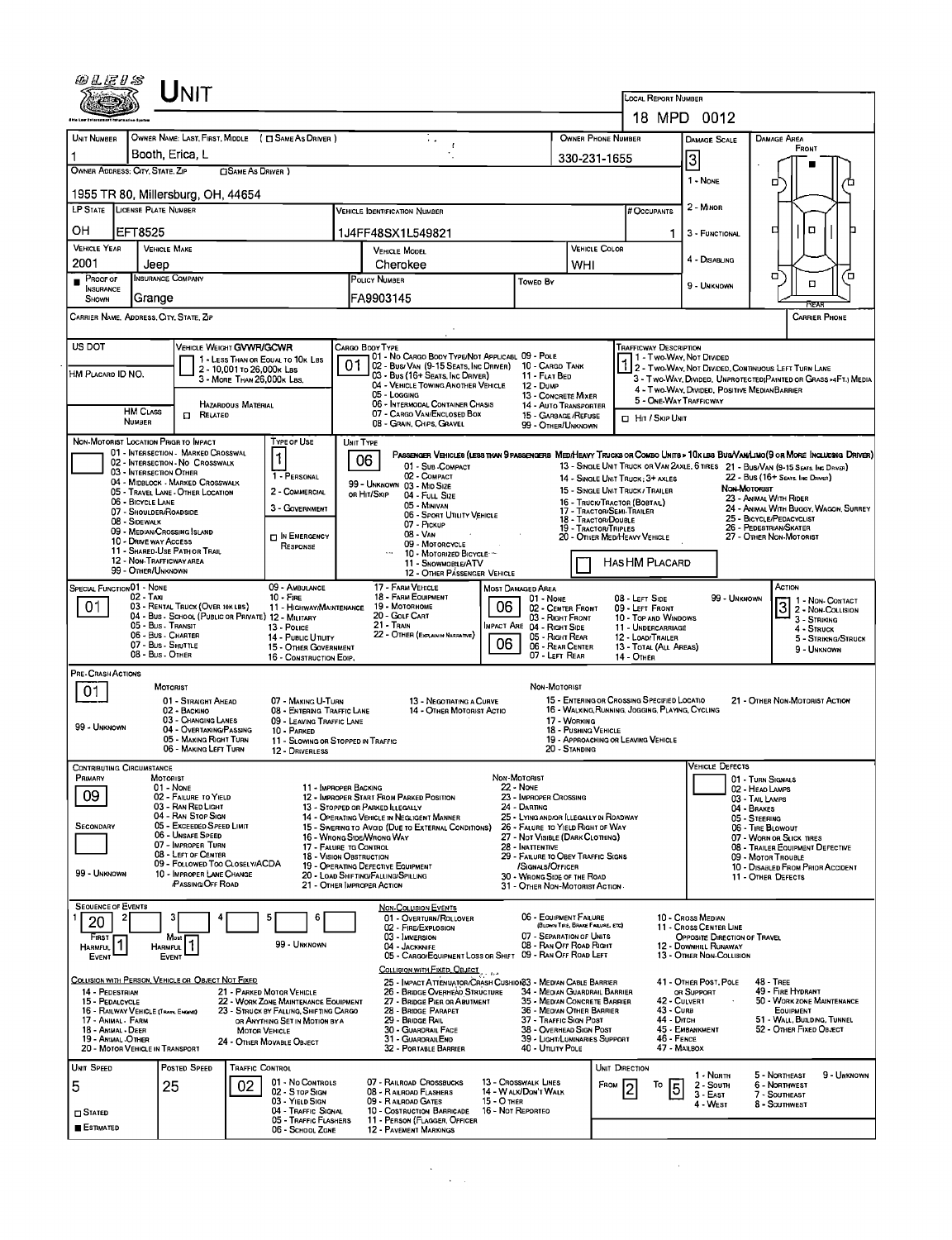|                                                                                                                                                                                                                                                                                                                                                        |                                                |                                                                                        |                                                         |                                                                                |                                                                                                                                                                                                                                     | $\sum_{\substack{1\leq i\leq n\\i\neq j\neq j}}\frac{1}{i!}\sum_{i=1}^n\sum_{j=1}^n\frac{p_{ij}}{j!}\,.$                                               |                                  |                                                                            |                                      |                                                                                                                                            |                                                                                                                                                                                                             |                                                                                                               |                                                              |                   |                                    |  |  |
|--------------------------------------------------------------------------------------------------------------------------------------------------------------------------------------------------------------------------------------------------------------------------------------------------------------------------------------------------------|------------------------------------------------|----------------------------------------------------------------------------------------|---------------------------------------------------------|--------------------------------------------------------------------------------|-------------------------------------------------------------------------------------------------------------------------------------------------------------------------------------------------------------------------------------|--------------------------------------------------------------------------------------------------------------------------------------------------------|----------------------------------|----------------------------------------------------------------------------|--------------------------------------|--------------------------------------------------------------------------------------------------------------------------------------------|-------------------------------------------------------------------------------------------------------------------------------------------------------------------------------------------------------------|---------------------------------------------------------------------------------------------------------------|--------------------------------------------------------------|-------------------|------------------------------------|--|--|
|                                                                                                                                                                                                                                                                                                                                                        | UNIT                                           |                                                                                        |                                                         |                                                                                |                                                                                                                                                                                                                                     |                                                                                                                                                        |                                  |                                                                            |                                      |                                                                                                                                            |                                                                                                                                                                                                             |                                                                                                               |                                                              |                   |                                    |  |  |
|                                                                                                                                                                                                                                                                                                                                                        |                                                |                                                                                        |                                                         |                                                                                |                                                                                                                                                                                                                                     |                                                                                                                                                        |                                  |                                                                            |                                      |                                                                                                                                            |                                                                                                                                                                                                             | 18 MPD 0012                                                                                                   |                                                              |                   |                                    |  |  |
| UNIT NUMBER<br>2                                                                                                                                                                                                                                                                                                                                       |                                                | Denzine, David, M                                                                      |                                                         | OWNER NAME: LAST FIRST MIDDLE ( C SAME AS DRIVER )                             |                                                                                                                                                                                                                                     |                                                                                                                                                        |                                  |                                                                            | <b>OWNER PHONE NUMBER</b>            |                                                                                                                                            |                                                                                                                                                                                                             | DAMAGE SCALE                                                                                                  | DAMAGE AREA                                                  | FRONT             |                                    |  |  |
| OWNER ADDRESS: CITY, STATE, ZIP<br><b>CISAME AS DRIVER</b> )                                                                                                                                                                                                                                                                                           |                                                |                                                                                        |                                                         |                                                                                |                                                                                                                                                                                                                                     |                                                                                                                                                        |                                  |                                                                            |                                      |                                                                                                                                            |                                                                                                                                                                                                             | 3<br>1 - None                                                                                                 |                                                              | п                 |                                    |  |  |
|                                                                                                                                                                                                                                                                                                                                                        |                                                | 5899 CR 333, Millersburg, OH, 44654                                                    |                                                         |                                                                                |                                                                                                                                                                                                                                     |                                                                                                                                                        |                                  |                                                                            |                                      |                                                                                                                                            |                                                                                                                                                                                                             |                                                                                                               | О                                                            |                   |                                    |  |  |
| <b>LP STATE</b>                                                                                                                                                                                                                                                                                                                                        | <b>LICENSE PLATE NUMBER</b>                    |                                                                                        |                                                         |                                                                                |                                                                                                                                                                                                                                     | <b>VEHICLE IDENTIFICATION NUMBER</b>                                                                                                                   |                                  |                                                                            |                                      |                                                                                                                                            | <b># Occupants</b>                                                                                                                                                                                          | 2 - MINOR                                                                                                     |                                                              |                   |                                    |  |  |
| OН                                                                                                                                                                                                                                                                                                                                                     | GNW3386                                        |                                                                                        |                                                         |                                                                                |                                                                                                                                                                                                                                     | 5Y2SL6283Z466468                                                                                                                                       |                                  |                                                                            |                                      |                                                                                                                                            | 1.                                                                                                                                                                                                          | 3 - FUNCTIONAL                                                                                                | □                                                            | o                 |                                    |  |  |
| VEHICLE YEAR<br>2003                                                                                                                                                                                                                                                                                                                                   | <b>VEHICLE MAKE</b><br>Pontiac                 |                                                                                        |                                                         |                                                                                |                                                                                                                                                                                                                                     | VEHICLE MODEL<br>Vibe                                                                                                                                  |                                  |                                                                            | <b>VEHICLE COLOR</b><br>GRY          |                                                                                                                                            |                                                                                                                                                                                                             | 4 - DISABLING                                                                                                 |                                                              |                   |                                    |  |  |
| $P_{ROOF OF}$<br>INSURANCE                                                                                                                                                                                                                                                                                                                             |                                                | <b>INSURANCE COMPANY</b>                                                               |                                                         |                                                                                | POLICY NUMBER<br>Towen By                                                                                                                                                                                                           |                                                                                                                                                        |                                  |                                                                            |                                      |                                                                                                                                            |                                                                                                                                                                                                             | 9 - Unknown                                                                                                   | о                                                            |                   | ם                                  |  |  |
| SHOWN                                                                                                                                                                                                                                                                                                                                                  | Ohio Mutual                                    |                                                                                        |                                                         |                                                                                |                                                                                                                                                                                                                                     | PPA0062315                                                                                                                                             |                                  |                                                                            |                                      |                                                                                                                                            |                                                                                                                                                                                                             |                                                                                                               |                                                              |                   |                                    |  |  |
| CARRIER NAME, ADDRESS, CITY, STATE, ZIP                                                                                                                                                                                                                                                                                                                |                                                |                                                                                        |                                                         |                                                                                |                                                                                                                                                                                                                                     |                                                                                                                                                        |                                  |                                                                            |                                      |                                                                                                                                            |                                                                                                                                                                                                             |                                                                                                               |                                                              |                   | CARRIER PHONE                      |  |  |
| US DOT                                                                                                                                                                                                                                                                                                                                                 |                                                | VEHICLE WEIGHT GVWR/GCWR                                                               |                                                         | 1 - LESS THAN OR EQUAL TO 10K LBS                                              |                                                                                                                                                                                                                                     | CARGO BODY TYPE<br>01 - No CARGO BODY TYPE/NOT APPLICABL 09 - POLE                                                                                     |                                  |                                                                            |                                      |                                                                                                                                            | Trafficway Description                                                                                                                                                                                      | 11 - Two Way, Not Divided                                                                                     |                                                              |                   |                                    |  |  |
| HM PLACARD ID NO.                                                                                                                                                                                                                                                                                                                                      |                                                |                                                                                        | 2 - 10,001 to 26,000x Las<br>3 - MORE THAN 26.000K LSS. |                                                                                | 01                                                                                                                                                                                                                                  | 02 - Busz Van (9-15 Seats, Inc Driver)<br>03 - Bus (16+ Seats, Inc Driver)                                                                             |                                  | 10 - Cargo Tank<br>11 - FLAT BED                                           |                                      |                                                                                                                                            |                                                                                                                                                                                                             | 1 2 - T WO WAY, NOT DIVIDED, CONTINUOUS LEFT TURN LANE                                                        |                                                              |                   |                                    |  |  |
|                                                                                                                                                                                                                                                                                                                                                        |                                                |                                                                                        |                                                         |                                                                                |                                                                                                                                                                                                                                     | 04 - VEHICLE TOWING ANOTHER VEHICLE<br>05 - Losging<br>06 - INTERMODAL CONTAINER CHASIS                                                                | 12 - Dump<br>13 - CONCRETE MIXER |                                                                            |                                      | 3 - Two-Way, Divided, Unprotected (Painted or Grass >4FT) Media<br>4 - TWO-WAY, DIVIDEO, POSITIVE MEDIAN BARRIER<br>5 - ONE-WAY TRAFFICWAY |                                                                                                                                                                                                             |                                                                                                               |                                                              |                   |                                    |  |  |
|                                                                                                                                                                                                                                                                                                                                                        | HM CLASS<br>NUMBER                             | <b>CT</b> RELATED                                                                      | HAZARDOUS MATERIAL                                      |                                                                                |                                                                                                                                                                                                                                     | 07 - CAROO VAN/ENCLOSEO BOX<br>08 - GRAIN, CHIPS, GRAVEL                                                                                               |                                  | <b>14 - AUTO TRANSPORTER</b><br>15 - GARBAOE /REFUSE<br>99 - OTHER/UNKNOWN |                                      |                                                                                                                                            | <b>El Hit / Skip Unit</b>                                                                                                                                                                                   |                                                                                                               |                                                              |                   |                                    |  |  |
| NON-MOTORIST LOCATION PRIOR TO IMPACT                                                                                                                                                                                                                                                                                                                  |                                                |                                                                                        |                                                         | <b>TYPE OF USE</b>                                                             | UNIT TYPE                                                                                                                                                                                                                           |                                                                                                                                                        |                                  |                                                                            |                                      |                                                                                                                                            |                                                                                                                                                                                                             |                                                                                                               |                                                              |                   |                                    |  |  |
|                                                                                                                                                                                                                                                                                                                                                        |                                                | 01 - INTERSECTION - MARKED CROSSWAL<br>02 - INTERSECTION - NO CROSSWALK                |                                                         |                                                                                |                                                                                                                                                                                                                                     | PASSENGER VEHICLES (LESS THAN 9 PASSENGERS MEDIHEAVY TRUCKS OR COMBO UNITS > 10KLBS BUS/VAN/LIMO(9 OR MORE INCLUDING DRIVER)<br>06<br>01 - Sub COMPACT |                                  |                                                                            |                                      |                                                                                                                                            |                                                                                                                                                                                                             |                                                                                                               |                                                              |                   |                                    |  |  |
|                                                                                                                                                                                                                                                                                                                                                        | 03 - INTERSECTION OTHER                        | 04 - MIDBLOCK - MARKED CROSSWALK<br>05 - TRAVEL LANE - OTHER LOCATION                  |                                                         | 1 - PERSONAL<br>2 - COMMERCIAL                                                 |                                                                                                                                                                                                                                     | 02 - COMPACT<br>99 - UNKNOWN 03 - MID SIZE<br>$\alpha = 4.2$                                                                                           |                                  |                                                                            |                                      |                                                                                                                                            | 13 - SINGLE UNIT TRUCK OR VAN 2AXLE, 6 TIRES 21 - BUS/VAN (9-15 SEATS, INC DANER)<br>22 - BUS (16+ Seats, Inc Driver)<br>14 - SINGLE UNIT TRUCK: 3+ AXLES<br>Non-Motorust<br>15 - SINGLE UNIT TRUCK/TRAILER |                                                                                                               |                                                              |                   |                                    |  |  |
|                                                                                                                                                                                                                                                                                                                                                        | 06 - BICYCLE LANE<br>07 - SHOULDER/ROADSIDE    |                                                                                        |                                                         | 3 - GOVERNMENT                                                                 |                                                                                                                                                                                                                                     | OR HIT/SKIP<br>04 - FOLL SIZE<br>05 - Minivan                                                                                                          |                                  |                                                                            |                                      |                                                                                                                                            | 23 - ANIMAL WITH RIDER<br>16 - TRUCK/TRACTOR (BOBTAR.)<br>24 - ANIMAL WITH BUGGY, WAGON, SURREY<br>17 - Tractor/Semi-Trailer                                                                                |                                                                                                               |                                                              |                   |                                    |  |  |
| 08 - Sidewalk<br>09 - MEDIAN/CROSSING ISLAND                                                                                                                                                                                                                                                                                                           |                                                |                                                                                        |                                                         |                                                                                |                                                                                                                                                                                                                                     | 06 - Sport Utillity Vericle<br>18 - Tractor/Double<br>07 - Pickup<br>19 - TRACTOR/TRIPLES<br>08 - Van                                                  |                                  |                                                                            |                                      |                                                                                                                                            |                                                                                                                                                                                                             | 25 - BICYCLE/PEDACYCLIST<br>26 - Pedestrian/Skater<br>27 - OTHER NON-MOTORIST<br>20 - OTHER MEDIHEAVY VEHICLE |                                                              |                   |                                    |  |  |
| <b>D IN EMERGENCY</b><br>10 - DRIVE WAY ACCESS<br>RESPONSE<br>11 - SHARED-USE PATH OR TRAIL                                                                                                                                                                                                                                                            |                                                |                                                                                        |                                                         |                                                                                |                                                                                                                                                                                                                                     | 09 - MOTORCYCLE<br>10 - Motorized Bicycle                                                                                                              |                                  |                                                                            |                                      |                                                                                                                                            |                                                                                                                                                                                                             |                                                                                                               |                                                              |                   |                                    |  |  |
|                                                                                                                                                                                                                                                                                                                                                        | 12 - NON-TRAFFICWAY AREA<br>99 - OTHER/UNKNOWN |                                                                                        |                                                         |                                                                                |                                                                                                                                                                                                                                     | 11 - SNOWMOBILE/ATV<br>12 - OTHER PASSENGER VEHICLE                                                                                                    |                                  |                                                                            |                                      |                                                                                                                                            | <b>HASHM PLACARD</b>                                                                                                                                                                                        |                                                                                                               |                                                              |                   |                                    |  |  |
| SPECIAL FUNCTION 01 - NONE                                                                                                                                                                                                                                                                                                                             | $02 - Tax$                                     |                                                                                        |                                                         | 09 - AMBULANCE<br>$10 -$ Figg                                                  |                                                                                                                                                                                                                                     | 17 - FARM VEHICLE<br>18 - FARM EQUIPMENT<br>19 - MOTORHOME                                                                                             | 06                               | MOST DAMAGED AREA<br>$01 - None$                                           |                                      |                                                                                                                                            | 08 - Lert Side                                                                                                                                                                                              | 99 - UNKNOWN                                                                                                  |                                                              | ACTION            | 1 - Non-Contact                    |  |  |
| 01                                                                                                                                                                                                                                                                                                                                                     | 05 - Bus - Transit                             | 03 - RENTAL TRUCK (OVER 10KLBS)<br>04 - Bus - SCHOOL (PUBLIC OR PRIVATE) 12 - MILITARY |                                                         | 11 - HIGHWAY/MAINTENANCE<br>13 - Pouce                                         | 02 - CENTER FRONT<br>20 - Golf Cart<br>03 - RIGHT FRONT<br>21 - TRAIN<br><b>IMPACT ARE 04 - RIGHT SIDE</b>                                                                                                                          |                                                                                                                                                        |                                  |                                                                            |                                      |                                                                                                                                            | $4\frac{1}{2}$ - Non-Collision<br>09 - LEFT FRONT<br>10 - TOP AND WINDOWS<br>$3 -$ Striking<br>11 - UNDERCARRIAGE<br>4 - STRUCK                                                                             |                                                                                                               |                                                              |                   |                                    |  |  |
|                                                                                                                                                                                                                                                                                                                                                        | 06 - BUS - CHARTER<br>07 - Bus - SHUTTLE       |                                                                                        |                                                         | 14 - PUBLIC UTILITY<br>15 - OTHER GOVERNMENT                                   | 22 - OTHER (EXPLANIN NARRAITVE)<br>05 - Right Rear<br>06<br>06 - REAR CENTER                                                                                                                                                        |                                                                                                                                                        |                                  |                                                                            |                                      |                                                                                                                                            | 12 - LOAD/TRAILER<br>13 - TOTAL (ALL AREAS)                                                                                                                                                                 |                                                                                                               |                                                              |                   | 5 - STRIKING/STRUCK<br>9 - UNKNOWN |  |  |
| PRE-CRASH ACTIONS                                                                                                                                                                                                                                                                                                                                      | 08 - Bus - OTHER                               |                                                                                        |                                                         | 16 - CONSTRUCTION EOIP.                                                        |                                                                                                                                                                                                                                     |                                                                                                                                                        |                                  |                                                                            | 07 - LEFT REAR                       |                                                                                                                                            | $14 -$ OTHER                                                                                                                                                                                                |                                                                                                               |                                                              |                   |                                    |  |  |
| 11                                                                                                                                                                                                                                                                                                                                                     |                                                | MOTORIST                                                                               |                                                         |                                                                                |                                                                                                                                                                                                                                     |                                                                                                                                                        |                                  | NDN-MOTORIST                                                               |                                      |                                                                                                                                            |                                                                                                                                                                                                             |                                                                                                               |                                                              |                   |                                    |  |  |
|                                                                                                                                                                                                                                                                                                                                                        |                                                | 01 - Straight Aread<br>-02 - BACKING                                                   |                                                         | 07 - MAKING U-TURN<br>08 - ENTERING TRAFFIC LANE                               |                                                                                                                                                                                                                                     | 13 - NEGOTIATING A CURVE<br>14 - OTHER MOTORIST ACTIO                                                                                                  |                                  |                                                                            |                                      |                                                                                                                                            | 15 - ENTERING OR CROSSING SPECIFIED LOCATIO<br>16 - WALKING, RUNNING, JOGGING, PLAYING, CYCLING                                                                                                             |                                                                                                               | 21 - OTHER NON-MOTORIST ACTION                               |                   |                                    |  |  |
| 99 - UNKNOWN                                                                                                                                                                                                                                                                                                                                           |                                                | 03 - CHANGING LANES<br>04 - Overtaking/Passing<br>05 - MAKINO RIGHT TURN               |                                                         | 09 - LEAVING TRAFFIC LANE<br>10 - PARKED<br>11 - SLOWING OR STOPPED IN TRAFFIC |                                                                                                                                                                                                                                     |                                                                                                                                                        |                                  |                                                                            | 17 - WORKING<br>18 - Pushing Venicle |                                                                                                                                            | 19 - APPROACHING OR LEAVING VEHICLE                                                                                                                                                                         |                                                                                                               |                                                              |                   |                                    |  |  |
|                                                                                                                                                                                                                                                                                                                                                        |                                                | 06 - MAKING LEFT TURN                                                                  |                                                         | 12 - DRIVERLESS                                                                |                                                                                                                                                                                                                                     |                                                                                                                                                        |                                  |                                                                            | 20 - STANDING                        |                                                                                                                                            |                                                                                                                                                                                                             |                                                                                                               |                                                              |                   |                                    |  |  |
| CONTRIBUTING CIRCUMSTANCE<br>PRIMARY                                                                                                                                                                                                                                                                                                                   | MOTORIST                                       |                                                                                        |                                                         |                                                                                |                                                                                                                                                                                                                                     |                                                                                                                                                        |                                  | NON-MOTORIST                                                               |                                      |                                                                                                                                            |                                                                                                                                                                                                             | VEHICLE DEFECTS                                                                                               | 01 - TURN SIGNALS                                            |                   |                                    |  |  |
| 01                                                                                                                                                                                                                                                                                                                                                     |                                                | 01 - None<br>02 - FAILURE TO YIELD<br>03 - RAN RED LIGHT                               |                                                         | 11 - IMPROPER BACKING                                                          |                                                                                                                                                                                                                                     | 12 - IMPROPER START FROM PARKED POSITION                                                                                                               |                                  | <b>22 - NONE</b><br>23 - IMPROPER CROSSING                                 |                                      |                                                                                                                                            |                                                                                                                                                                                                             |                                                                                                               | 02 - HEAD LAMPS<br>03 - TAIL LAMPS                           |                   |                                    |  |  |
| SECONDARY                                                                                                                                                                                                                                                                                                                                              |                                                | 04 - RAN STOP SIGN<br>05 - Exceeded Speed Limit                                        |                                                         |                                                                                | 13 - STOPPED OR PARKED ILLEGALLY<br>24 - Darting<br>14 - OPERATING VEHICLE IN NEGLIGENT MANNER<br>25 - LYING AND/OR ILLEGALLY IN ROADWAY<br>26 - FALURE TO YIELD RIGHT OF WAY<br>15 - Swering to Avoid (Due to External Conditions) |                                                                                                                                                        |                                  |                                                                            |                                      |                                                                                                                                            | 04 - BRAKES<br>05 - STEERING<br>06 - TIRE BLOWOUT                                                                                                                                                           |                                                                                                               |                                                              |                   |                                    |  |  |
|                                                                                                                                                                                                                                                                                                                                                        |                                                | 06 - Unsafe Speed<br>07 - IMPROPER TURN                                                |                                                         |                                                                                | 16 - WRONG SIDE/WRONG WAY<br>27 - NOT VISIBLE (DARK CLOTHING)<br>17 - FALURE TO CONTROL<br>28 - INATTENTIVE                                                                                                                         |                                                                                                                                                        |                                  |                                                                            |                                      |                                                                                                                                            |                                                                                                                                                                                                             |                                                                                                               | 07 - WORN OR SLICK TIRES<br>08 - TRAILER EQUIPMENT DEFECTIVE |                   |                                    |  |  |
| 99 - Unknown                                                                                                                                                                                                                                                                                                                                           |                                                | 08 - LEFT OF CENTER<br>09 - FOLLOWED TOO CLOSELY/ACDA<br>10 - IMPROPER LANE CHANGE     |                                                         |                                                                                | 18 - Vision OBSTRUCTION<br>29 - FAILURE TO OBEY TRAFFIC SIGNS<br>19 - OPERATING DEFECTIVE EQUIPMENT<br>/SIGNALS/OFFICER<br>30 - WRONG SIDE OF THE ROAD                                                                              |                                                                                                                                                        |                                  |                                                                            |                                      |                                                                                                                                            |                                                                                                                                                                                                             | 10 - DISABLED FROM PRIOR ACCIDENT                                                                             |                                                              |                   |                                    |  |  |
|                                                                                                                                                                                                                                                                                                                                                        |                                                | PASSING/OFF ROAD                                                                       |                                                         |                                                                                |                                                                                                                                                                                                                                     | 20 - LOAD SHIFTING/FALLING/SPILLING<br>21 - OTHER IMPROPER ACTION                                                                                      |                                  | 31 - OTHER NON-MOTORIST ACTION                                             |                                      |                                                                                                                                            |                                                                                                                                                                                                             |                                                                                                               | 11 - OTHER DEFECTS                                           |                   |                                    |  |  |
| <b>SEQUENCE OF EVENTS</b><br>20                                                                                                                                                                                                                                                                                                                        |                                                |                                                                                        |                                                         | 6                                                                              |                                                                                                                                                                                                                                     | <b>NON-COLLISION EVENTS</b><br>01 - Overturn/Rollover.                                                                                                 |                                  | 06 - EQUIPMENT FAILURE                                                     |                                      |                                                                                                                                            |                                                                                                                                                                                                             | 10 - Cross Median                                                                                             |                                                              |                   |                                    |  |  |
| FIRST                                                                                                                                                                                                                                                                                                                                                  |                                                | Most                                                                                   |                                                         | 99 - Unknown                                                                   |                                                                                                                                                                                                                                     | 02 - FIRE/EXPLOSION<br>03 - IMMERSION                                                                                                                  |                                  | 07 - SEPARATION OF UNITS                                                   | (BLOWN TIRE, BRAKE FAILURE, ETC)     |                                                                                                                                            |                                                                                                                                                                                                             | 11 - Cross CENTER LINE<br>OPPOSITE DIRECTION OF TRAVEL                                                        |                                                              |                   |                                    |  |  |
| <b>HARMFUL</b><br>EVENT                                                                                                                                                                                                                                                                                                                                | <b>HARMFUL</b>                                 | Event                                                                                  |                                                         |                                                                                |                                                                                                                                                                                                                                     | 04 - JACKKNIFE<br>05 - CARGO/EOUPMENT LOSS OR SHIFT 09 - RAN OFF ROAD LEFT                                                                             |                                  | 08 - RAN OFF ROAD RIGHT                                                    |                                      |                                                                                                                                            |                                                                                                                                                                                                             | 12 - DOWNHILL RUNAWAY<br>13 - OTHER NON-COLLISION                                                             |                                                              |                   |                                    |  |  |
|                                                                                                                                                                                                                                                                                                                                                        |                                                | COLUSION WITH PERSON, VEHICLE OR OBJECT NOT FIXED                                      |                                                         |                                                                                |                                                                                                                                                                                                                                     | COLLISION WITH FIXED, OBJECT<br>25 - IMPACT ATTENUATOR/CRASH CUSHION33 - MEDIAN CABLE BARRIER                                                          |                                  |                                                                            |                                      |                                                                                                                                            |                                                                                                                                                                                                             | 41 - OTHER POST, POLE                                                                                         | $48 -$ TREE                                                  |                   |                                    |  |  |
| 14 - PEDESTRIAN<br>15 - PEGALCYCLE                                                                                                                                                                                                                                                                                                                     |                                                |                                                                                        |                                                         | 21 - PARKED MOTOR VEHICLE<br>22 - WORK ZONE MAINTENANCE EQUIPMENT              |                                                                                                                                                                                                                                     | 26 - BRIDGE OVERHEAD STRUCTURE<br>27 - BRIDGE PIER OR ABUTMENT<br>28 - BRIDGE PARAPET                                                                  |                                  | 34 - MEDIAN GUARDRAIL BARRIER<br>35 MEDIAN CONCRETE BARRIER                |                                      |                                                                                                                                            |                                                                                                                                                                                                             | OR SUPPORT<br>42 - CULVERT                                                                                    |                                                              | 49 - FIRE HYDRANT | 50 - WORK ZONE MAINTENANCE         |  |  |
| 36 - MEDIAN OTHER BARRIER<br>43 - Cuns<br>16 - RAILWAY VEHICLE (TRAN, ENGINE)<br>23 - STRUCK BY FALLING, SHIFTING CARGO<br>44 - Олен<br>17 - Animal - Farm<br>29 - BRIOGE RAIL<br>37 - TRAFFIC SIGN POST<br>OR ANYTHING SET IN MOTION BY A<br>30 - GUARDRAIL FACE<br>38 - OVERHEAD SIGN POST<br>45 - EMBANKMENT<br>18 - ANIMAL - DEER<br>MOTOR VEHICLE |                                                |                                                                                        |                                                         |                                                                                |                                                                                                                                                                                                                                     |                                                                                                                                                        |                                  |                                                                            |                                      | EQUIPMENT<br>51 - WALL, BUILDING, TUNNEL<br>52 - OTHER FIXED OBJECT                                                                        |                                                                                                                                                                                                             |                                                                                                               |                                                              |                   |                                    |  |  |
| 19 - ANIMAL-OTHER<br>20 - MOTOR VEHICLE IN TRANSPORT                                                                                                                                                                                                                                                                                                   |                                                |                                                                                        |                                                         | 24 - OTHER MOVABLE OBJECT                                                      |                                                                                                                                                                                                                                     | 31 - GUARDRAILENO<br>32 - PORTABLE BARRIER                                                                                                             |                                  | 39 - LIGHT/LUMINARIES SUPPORT<br>40 - Unury Pole                           |                                      |                                                                                                                                            | 46 - FENCE                                                                                                                                                                                                  | 47 - MAILBOX                                                                                                  |                                                              |                   |                                    |  |  |
| UNIT SPEED                                                                                                                                                                                                                                                                                                                                             |                                                | POSTED SPEED                                                                           | <b>TRAFFIC CONTROL</b>                                  |                                                                                |                                                                                                                                                                                                                                     |                                                                                                                                                        |                                  |                                                                            |                                      |                                                                                                                                            | UNIT DIRECTION                                                                                                                                                                                              | 1 - North                                                                                                     | 5 - NORTHEAST                                                |                   | 9 - Unknown                        |  |  |
| 0                                                                                                                                                                                                                                                                                                                                                      |                                                | 25                                                                                     | 02                                                      | 01 - No CONTROLS<br>02 - S top Sign<br>03 - YIELD SIGN                         |                                                                                                                                                                                                                                     | 07 - RAILROAD CROSSBUCKS<br>08 - RAILROAD FLASHERS<br>09 - RAILROAD GATES                                                                              | 15 - О тнев                      | 13 - Crosswalk LINES<br>14 - WALN/DON'T WALK                               |                                      | <b>FROM</b>                                                                                                                                | To                                                                                                                                                                                                          | 2 - South<br>$3 - East$                                                                                       | 7 - SOUTHEAST                                                | 6 - Northwest     |                                    |  |  |
| STATED                                                                                                                                                                                                                                                                                                                                                 |                                                |                                                                                        |                                                         | 04 - Traffic Signal<br>05 - TRAFFIC FLASHERS                                   |                                                                                                                                                                                                                                     | 10 - COSTRUCTION BARRICADE<br>11 - PERSON (FLAGGER, OFFICER                                                                                            |                                  | 16 - Not Reported                                                          |                                      |                                                                                                                                            |                                                                                                                                                                                                             | 4 - West                                                                                                      |                                                              | 8 - SOUTHWEST     |                                    |  |  |
| <b>ESTIMATED</b>                                                                                                                                                                                                                                                                                                                                       |                                                |                                                                                        |                                                         | 06 - School Zone                                                               |                                                                                                                                                                                                                                     | 12 - PAVEMENT MARKINGS                                                                                                                                 |                                  |                                                                            |                                      |                                                                                                                                            |                                                                                                                                                                                                             |                                                                                                               |                                                              |                   |                                    |  |  |

 $\sim 10^{-1}$ 

 $\bar{\star}$ 

 $\tilde{\gamma}$ 

 $\hat{\boldsymbol{\epsilon}}$